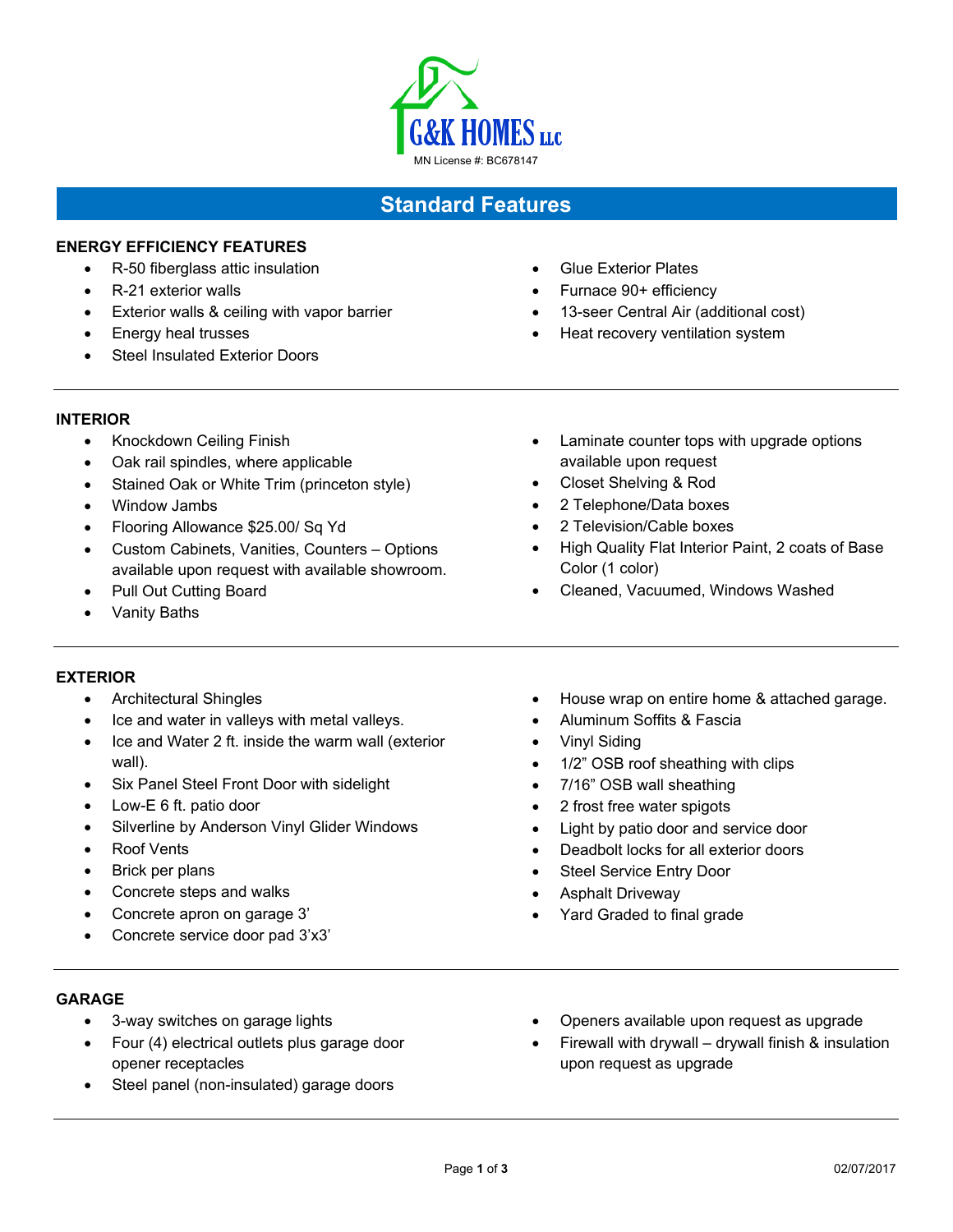#### **BASEMENT**

- Drain Tile System (pump available as upgrade)
- Passive Radon Protection
- Bath rough in per plan

#### **STRUCTURAL**

- Floor Joists
- Concrete flooring expansion joints in all garage slabs
- Concrete block foundation
- Foundation Dampproofing
- 4" of rock under the slab
- 24"x8" concrete footings
- 2x6 walls
- Engineered Beams & Trusses
- **ELECTRICAL, PLUMBING & HVAC**  Underground utility hookup (gas & electric) Dryer vented to exterior Gas range and dryer hookups Hood fan Vented bath fans Stainless kitchen sink Laundry tub 60-gal gas water heater direct vented • 100-amp breaker panel Exterior GFI outlets Pre-wired phone/data and TV jacks (2 each) 90%+ efficient gas forced air furnace 13 seer central air Heat recovery ventilation system Smoke detectors to code with carbon monoxide detector **BATHROOM**  • Laminate vanity top • Bath bay Ceiling exhaust fan Delta vanity faucets (chrome) Shower faucets (chrome) Vanity with shaker doors **KITCHEN**  Custom Cabinets with shaker doors Stainless steel sink Delta single lever faucets (chrome) Custom fit laminate counter Appliance hook-ups for gas or electric appliances **FINISH**  • Stained Oak or White Trim (princeton style) Solid 6 panels and 3 panel doors available upon
	- Wood Railings
	- Hollow Core wood flush or white painted 6 panel doors
- request as upgrade